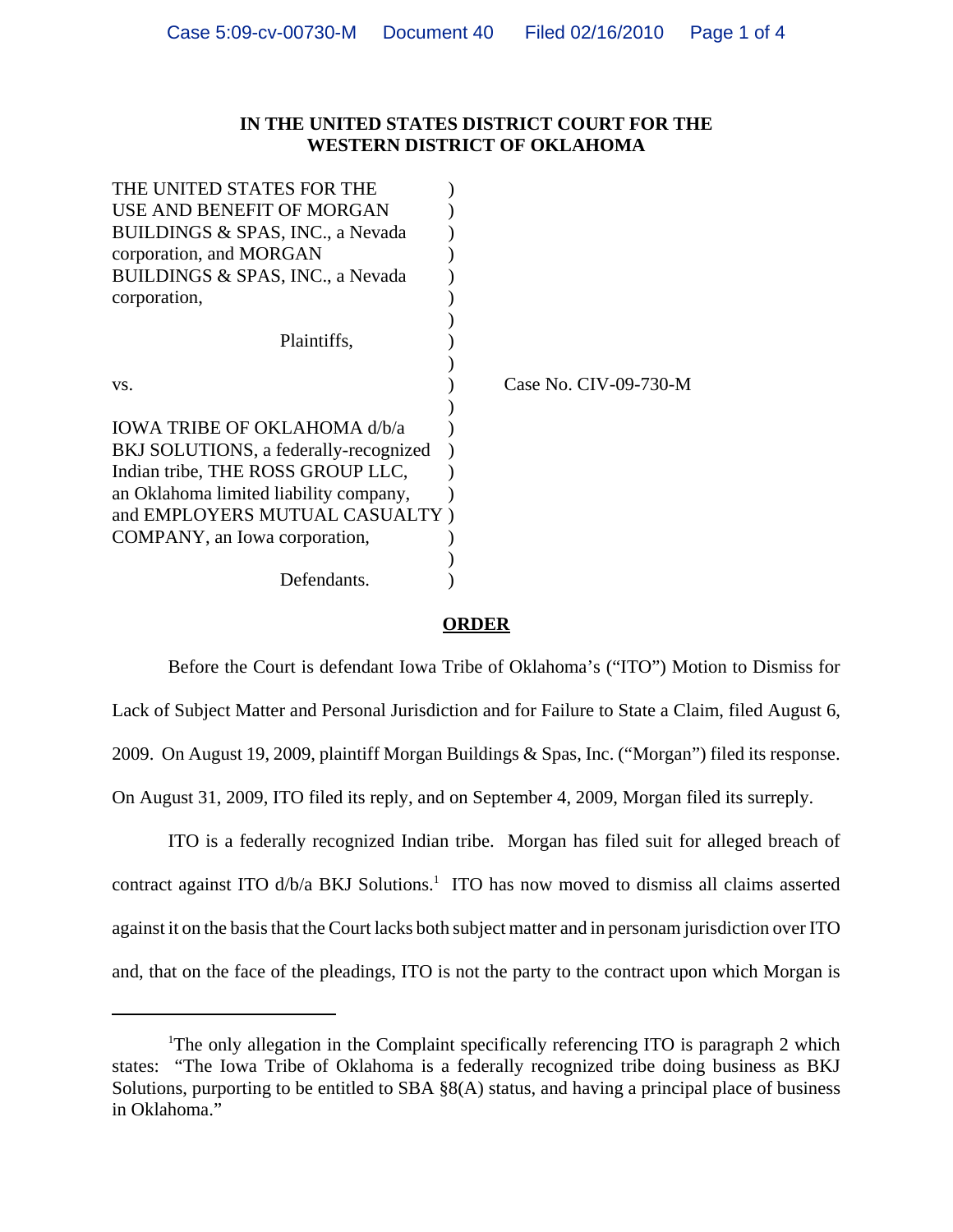suing and, therefore, Morgan has failed to state a claim upon which relief can be granted. Specifically, ITO asserts, in part, that ITO and BKJ Solutions, Inc. ("BKJ") are separate entities and that Morgan's claims against ITO are barred by the doctrine of tribal sovereign immunity and must be dismissed.

Morgan contends that ITO has waived its sovereign immunity. Specifically, Morgan contends that ITO and BKJ are a single entity<sup>2</sup> and that the "Controlling Law and Exclusivity of Venue" provision of the subcontract entered into between Morgan and BKJ waives sovereign immunity for purposes of establishing jurisdiction over ITO. Alternatively, if the Court is inclined to find facts relevant to subject matter jurisdiction in dispute, Morgan requests that it be allowed to conduct discovery on the jurisdictional issues.

> Generally, Rule 12(b)(1) motions to dismiss for lack of subject matter jurisdiction take two forms. First, a facial attack on the complaint's allegations as to subject matter jurisdiction questions the sufficiency of the complaint. In reviewing a facial attack on the complaint, a district court must accept the allegations in the complaint as true.

> Second, a party may go beyond allegations contained in the complaint and challenge the facts upon which subject matter jurisdiction depends. When reviewing a factual attack on subject matter jurisdiction, a district court may not presume the truthfulness of the complaint's factual allegations. A court has wide discretion to allow affidavits, other documents, and a limited evidentiary hearing to resolve disputed jurisdictional facts under Rule 12(b)(1). In such instances, a court's reference to evidence outside the pleadings does not convert the motion to a Rule 56 motion.

*Holt v. United States*, 46 F.3d 1000, 1002-03 (10<sup>th</sup> Cir. 1995) (internal citations omitted).

 $2^2$ In its surreply, Morgan contends that even if ITO's evidence is genuine and establishes that BKJ is a separate entity, ITO can still be held liable because BKJ is the alter ego of ITO.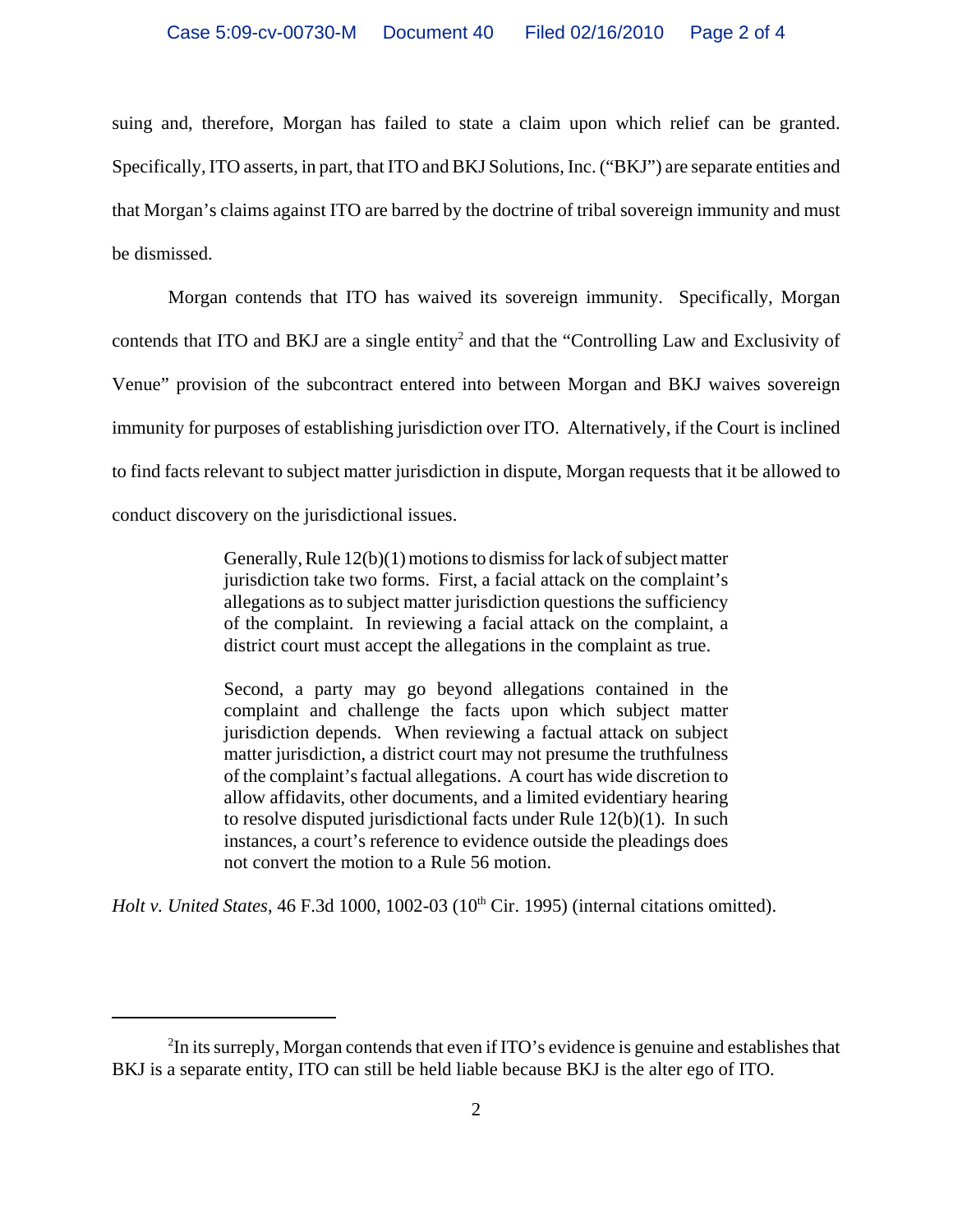Initially, ITO's motion to dismiss was a facial attack on the complaint's allegations. However, in light of the numerous attachments to the subsequent pleadings, as well as the arguments raised in those pleadings, the Court finds that the issue of whether ITO has waived its tribal sovereign immunity is a now factually disputed issue. Specifically, the Court finds a factual dispute as to whether ITO and BKJ are separate entities and if so, whether BKJ is the alter ego of ITO. If ITO and BKJ are the same entity or if BKJ is the alter ego of ITO, ITO has waived its tribal sovereign immunity based upon the "Controlling Law and Exclusivity of Venue" provision of the subcontract entered into between Morgan and BKJ. *See C & L Enters., Inc. v. Citizen Band of Potawatomi Indian Tribe of Okla.*, 532 U.S. 411, 414 (2001) (holding that provisions in construction contract providing for application of Oklahoma law, binding arbitration of disputes, and enforcement of arbitration decisions in any state or federal court with jurisdiction constituted waiver of tribe's sovereign immunity). However, if ITO and BKJ are not the same entity and BKJ is not the alter ego of ITO, ITO has not waived sovereign immunity.

Because this Court has found there is a factual dispute as to whether ITO has waived sovereign immunity, and because Morgan has requested that it be allowed to conduct discovery on this issue, the Court finds that ITO's Motion to Dismiss for Lack of Subject Matter and Personal Jurisdiction and for Failure to State a Claim [docket no. 20] should be DENIED at this time to allow the parties to conduct whatever discovery is necessary on this issue. Further, the Court DIRECTS